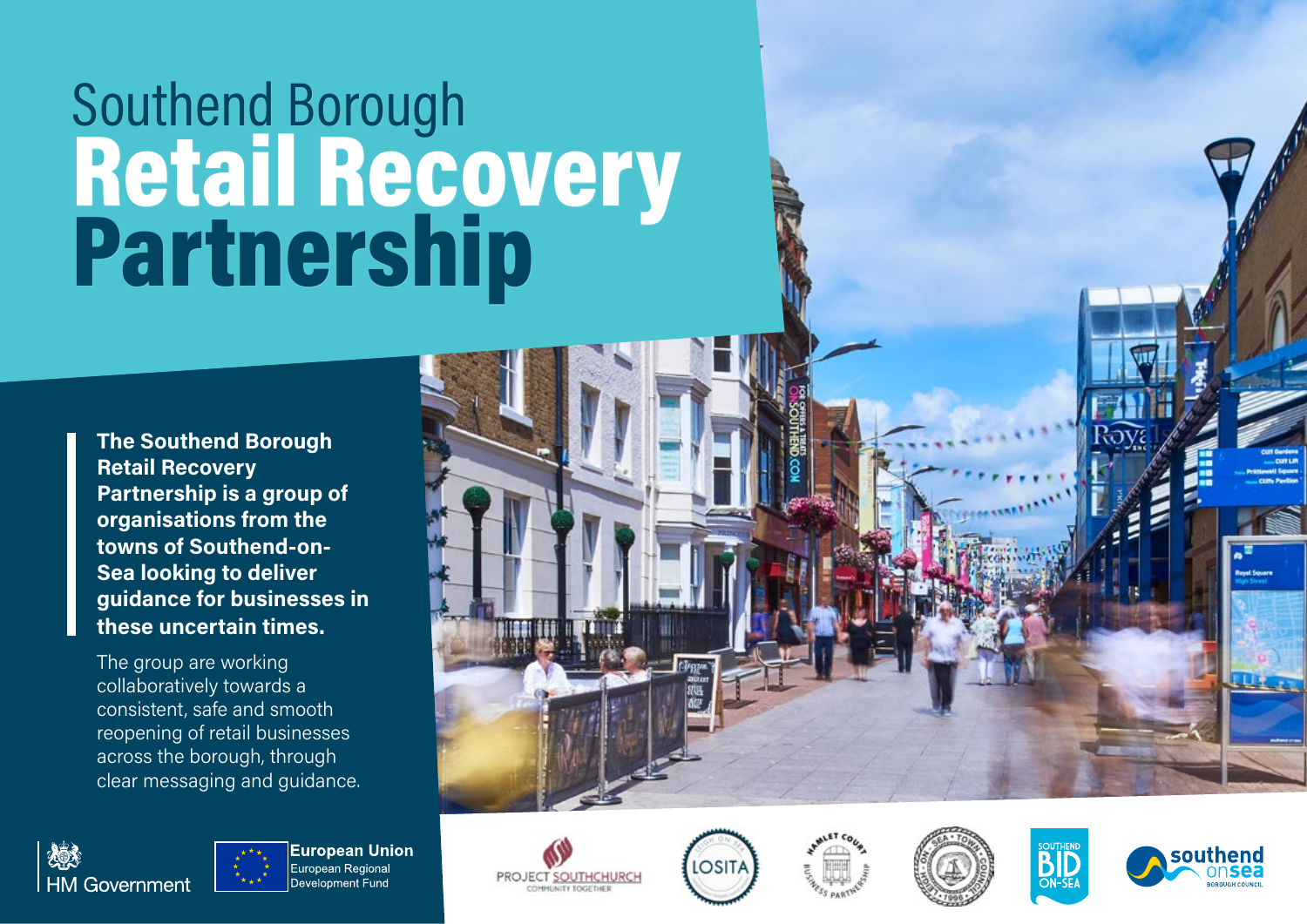## **Contents**

**As restrictions are lifted, Southend BID and partners from across the borough are striving to achieve a safe reopening across the town so businesses can remain open and thrive again. In this document you will find:**

- **1 Recommendations for businesses**
- **2 Signage available for your business**
- **3 Government guidance for reopening/operating safely**

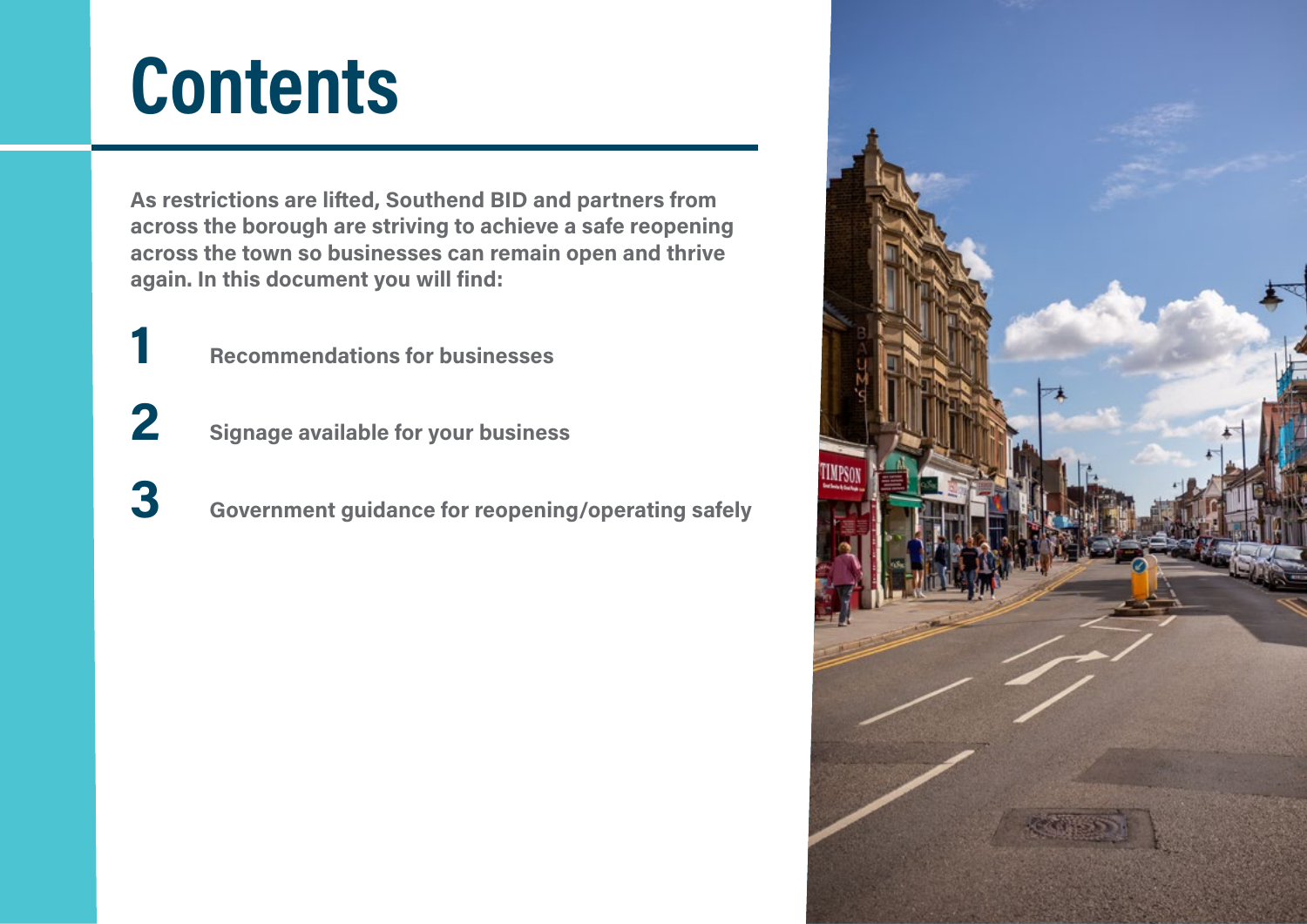## **Recommendations for Businesses**

**The below are measures you are expected to review to help build a clear, consistent and safe public experience throughout the borough. By following these measures we can reassure residents and visitors that the borough of Southend-on-Sea is a safe place and that people are welcome.**

#### Trading Hours

- **►** Consider opening and closing times to allow for phased travelling for your staff and customers.
- **►** If you are expecting high volumes of returns or refunds then it may be best to organise these outside of peak hours for the first few weeks of reopening.

#### Queue management

- **►** Consider your neighbouring businesses; discuss and agree a queue flow direction to prevent clashes, especially on busier days.
- **►** To help customers, include signs that show which direction the queue should flow, what your store capacity is and include social distancing space markers.
- **►** On busier days allocate a staff member to remind customers of social distancing rules both inside and outside of the premises.
- **►** A limited number of external "queue here" floor stickers are available free to businesses, contact Hello@SouthendBID.com to find out more.

#### Social Distancing

- **►** Calculate how many customers can safely be accommodated in your store (we recommend allowing for one person per four square metres).
- **►** Optimise the store layout for safe distancing and movement of customers.
- **►** Place the appropriate signage throughout your store.

#### Sales and Promotions

- **►** Avoid any opening discount or promotional activity that will drive crowds.
- **►** Opt for cashless payment to reduce transmission risks where possible.

#### Risk Assessments

- **►** The Government are regularly updated the guidance for each sector.
- **►** Ensure your risk assessment is appropriately updated in line with the latest guidance and ensure your staff are aware of the latest version.
- **►** Complete and display the signed COVID-19 checklist poster in your window to show that you are complying with Government quidelines.

#### **Staff**

- **►** Include them in your risk assessment process and have pre-opening training to outline new procedures.
- **►** One in three people are asymptotic from COVID-19. Ensure staff are getting [regularly tested](https://www.southend.gov.uk/health-wellbeing/coronavirus/12) to stop the virus spreading to your other staff or customers.
- **►** Implement rotas that allow staff to work in teams wherever possible to minimize contact with other employees.
- **►** Increase frequency of handwashing and provide best practise guidance.

#### Face Coverings

- **►** Staff and customers are required to wear face coverings at all times when in your premises, exemptions apply.
- **►** Ensure you have signage that is visible to customers before entering your premises and throughout your store.
- ▶ Read the latest face covering quidance.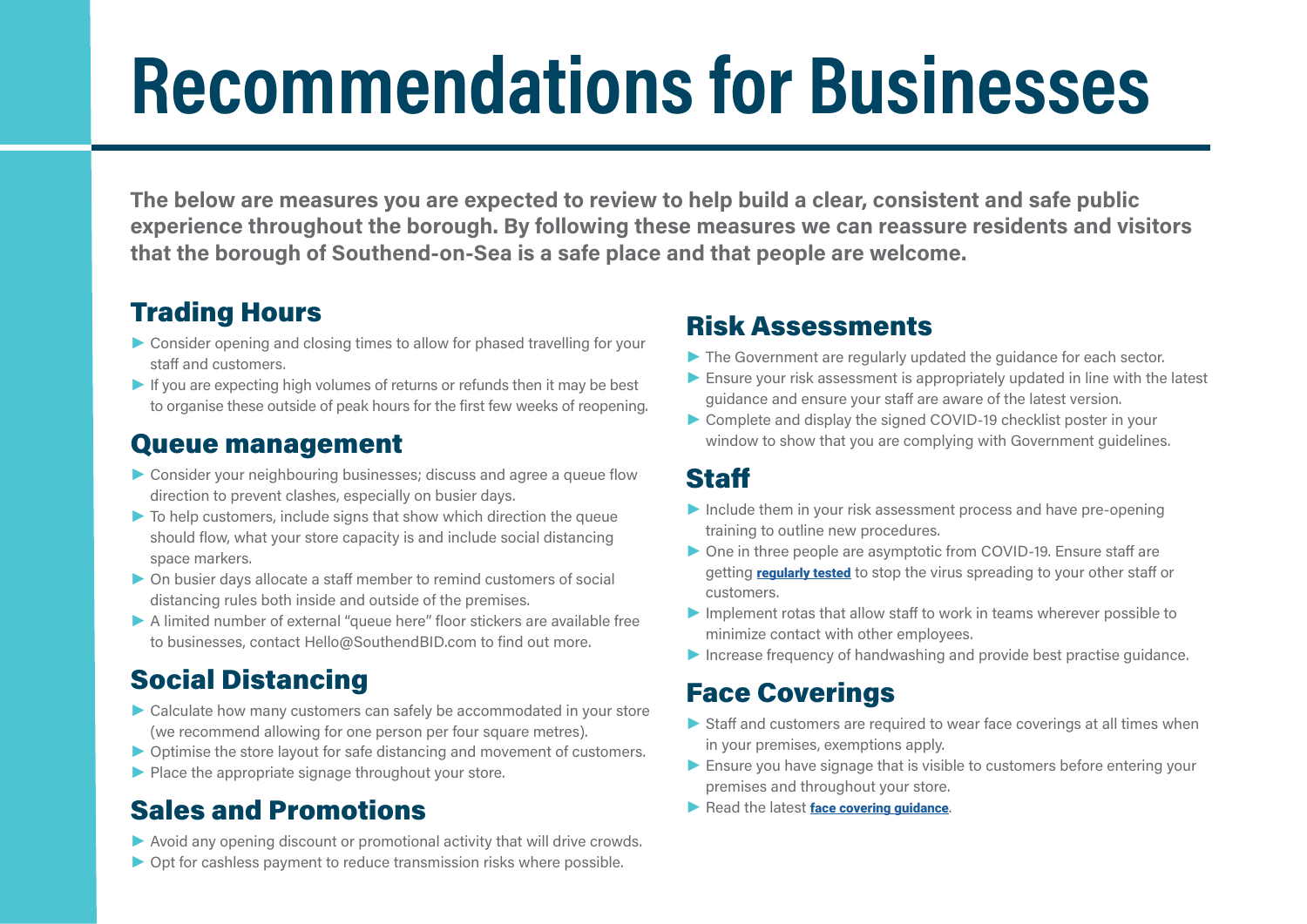# **Safety and Social Distancing**

**The partnership has developed a range of branded social distances resources which are available for you to download and print off, free of charge.Samples of the materials available are below.** 

**Visit this link to download these materials: www.southendbid.com/businesstemplates**